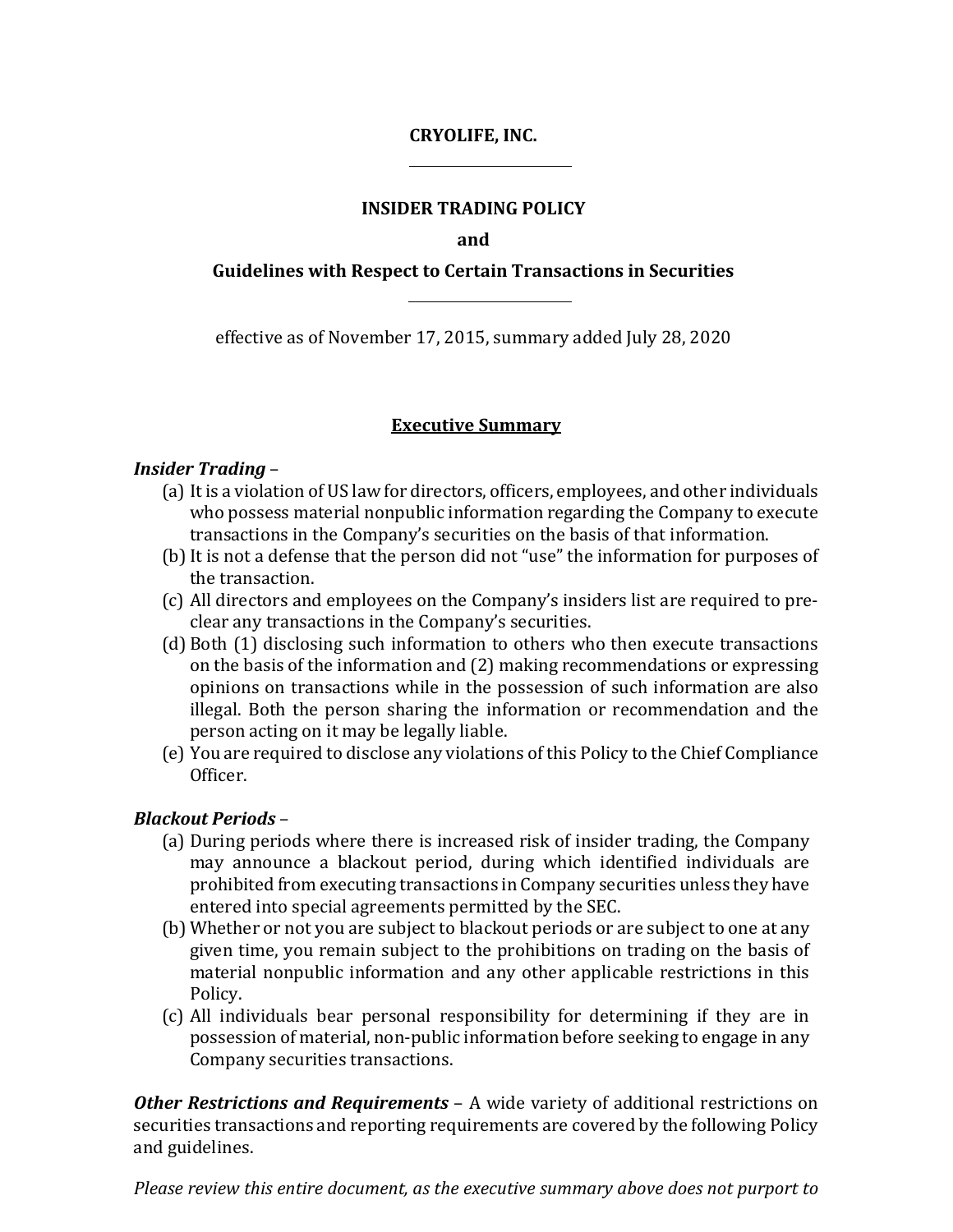*cover all restricted behavior and contact the Chief Compliance Officer or a member of the legal department with any questions.*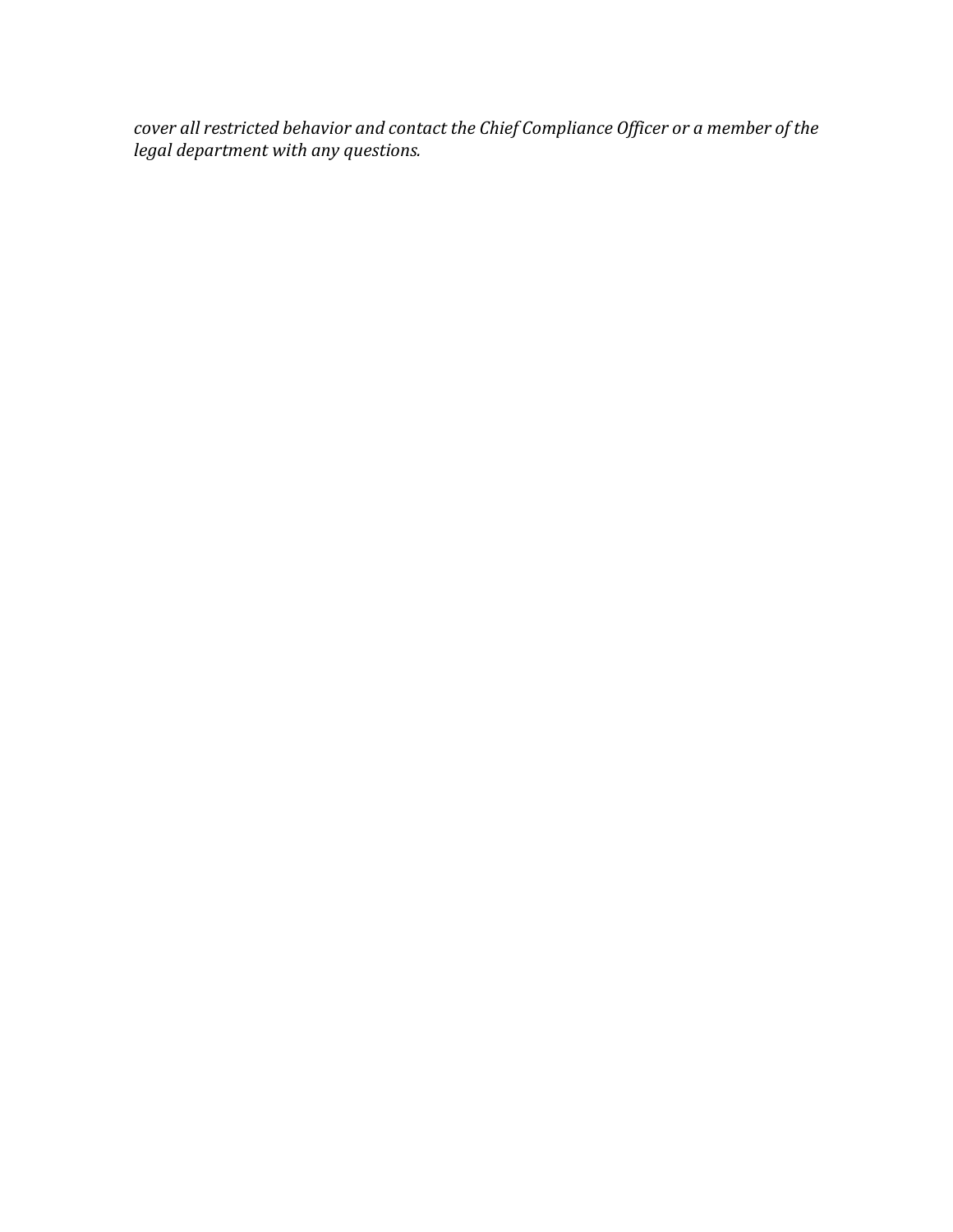# **TABLE OF CONTENTS**

|--|

| $\bf INTRODUCTION. 12221. 2011. 2011. 2011. 2011. 2011. 2011. 2011. 2011. 2011. 2011. 2011. 2011. 2011. 2011. 2011. 2011. 2011. 2011. 2011. 2011. 2011. 2011. 2011. 2011. 2011. 2011. 2011. 2011. 2011. 2011. 2011. 2011. 2011. 2011. 201$ |  |
|--------------------------------------------------------------------------------------------------------------------------------------------------------------------------------------------------------------------------------------------|--|
|                                                                                                                                                                                                                                            |  |
| Government officials are rigorous in their detection and prosecution of insider trading 1                                                                                                                                                  |  |
| There are significant penalties for violation of insider trading laws and this Policy 1                                                                                                                                                    |  |
|                                                                                                                                                                                                                                            |  |
|                                                                                                                                                                                                                                            |  |
|                                                                                                                                                                                                                                            |  |
|                                                                                                                                                                                                                                            |  |
|                                                                                                                                                                                                                                            |  |
|                                                                                                                                                                                                                                            |  |
|                                                                                                                                                                                                                                            |  |
| The unauthorized disclosure of material nonpublic information of other companies is                                                                                                                                                        |  |
|                                                                                                                                                                                                                                            |  |
| This Policy may continue to apply to you after your departure from the Company  4                                                                                                                                                          |  |
|                                                                                                                                                                                                                                            |  |
|                                                                                                                                                                                                                                            |  |
|                                                                                                                                                                                                                                            |  |
|                                                                                                                                                                                                                                            |  |
|                                                                                                                                                                                                                                            |  |
|                                                                                                                                                                                                                                            |  |
| You are obligated to maintain the confidentiality of nonpublic information 8                                                                                                                                                               |  |
|                                                                                                                                                                                                                                            |  |
| You may not disclose material nonpublic information for the benefit of others 9                                                                                                                                                            |  |
|                                                                                                                                                                                                                                            |  |
|                                                                                                                                                                                                                                            |  |
|                                                                                                                                                                                                                                            |  |
|                                                                                                                                                                                                                                            |  |
|                                                                                                                                                                                                                                            |  |
|                                                                                                                                                                                                                                            |  |
|                                                                                                                                                                                                                                            |  |
|                                                                                                                                                                                                                                            |  |
|                                                                                                                                                                                                                                            |  |
|                                                                                                                                                                                                                                            |  |
|                                                                                                                                                                                                                                            |  |
|                                                                                                                                                                                                                                            |  |
|                                                                                                                                                                                                                                            |  |
| You may not engage in derivative securities and hedging transactions  13                                                                                                                                                                   |  |
|                                                                                                                                                                                                                                            |  |
|                                                                                                                                                                                                                                            |  |
|                                                                                                                                                                                                                                            |  |
|                                                                                                                                                                                                                                            |  |
| Transactions pursuant to a trading plan that complies with SEC rules 15                                                                                                                                                                    |  |
|                                                                                                                                                                                                                                            |  |
| Trading restrictions generally to not apply to receipt and vesting of stock options,                                                                                                                                                       |  |
|                                                                                                                                                                                                                                            |  |
| Trading restrictions generally do not apply to exercise of stock options for cash 16                                                                                                                                                       |  |
| Trading restrictions generally do not apply to purchases from the employee stock                                                                                                                                                           |  |
|                                                                                                                                                                                                                                            |  |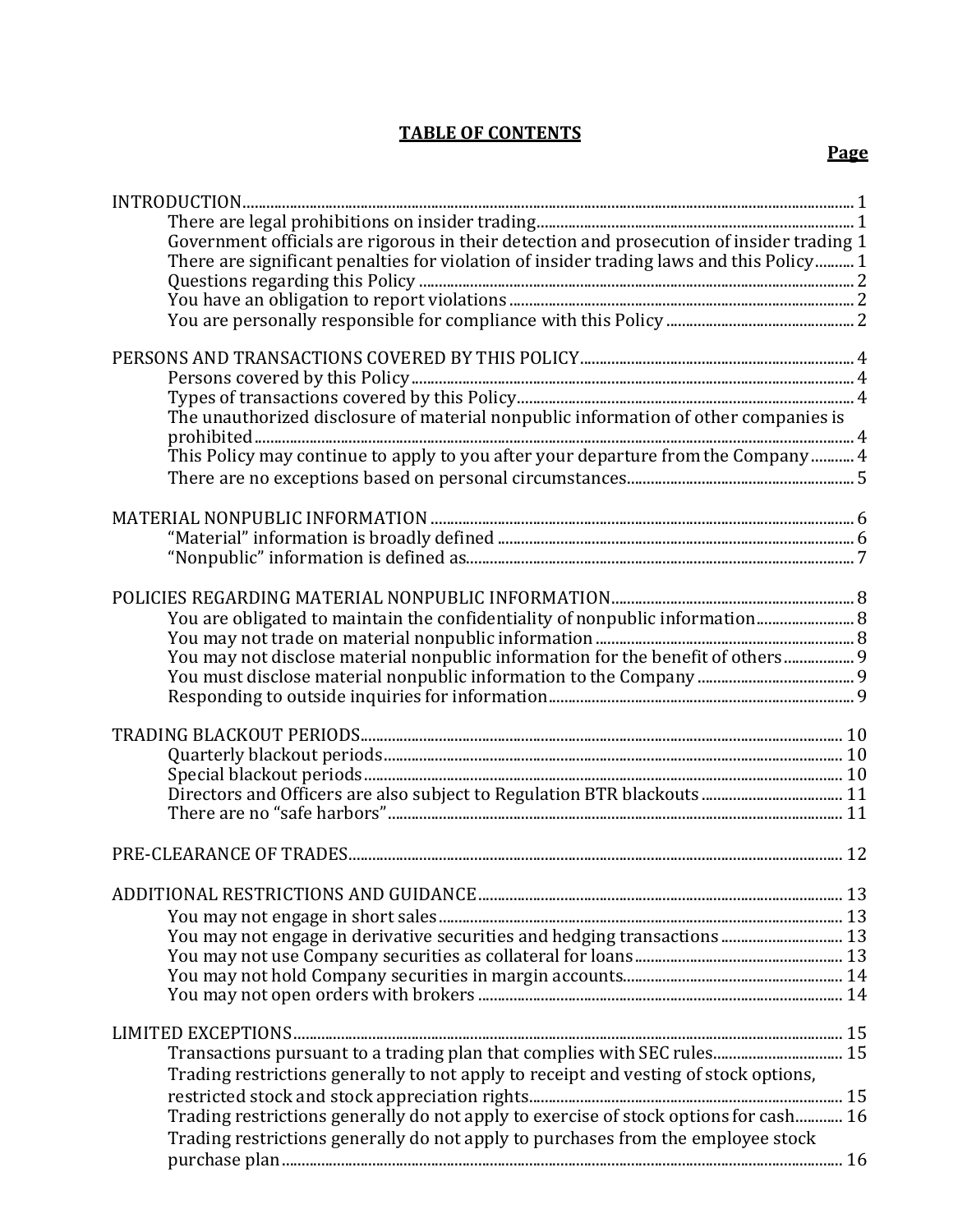# **TABLE OF CONTENTS** (Continued)

# **Page**

| Trading restrictions generally do not apply to certain 401(k) plan transactions 16<br>Trading restrictions generally do not apply to stock splits, stock dividends and similar |  |
|--------------------------------------------------------------------------------------------------------------------------------------------------------------------------------|--|
| Trading restrictions generally do not apply to <i>bona fide</i> gifts and inheritance 17                                                                                       |  |
| Trading restrictions generally do not apply to change in form of ownership 17                                                                                                  |  |
|                                                                                                                                                                                |  |
| Directors, officers, large shareholders and certain other persons have additional                                                                                              |  |
|                                                                                                                                                                                |  |
|                                                                                                                                                                                |  |
|                                                                                                                                                                                |  |
|                                                                                                                                                                                |  |
|                                                                                                                                                                                |  |
|                                                                                                                                                                                |  |
|                                                                                                                                                                                |  |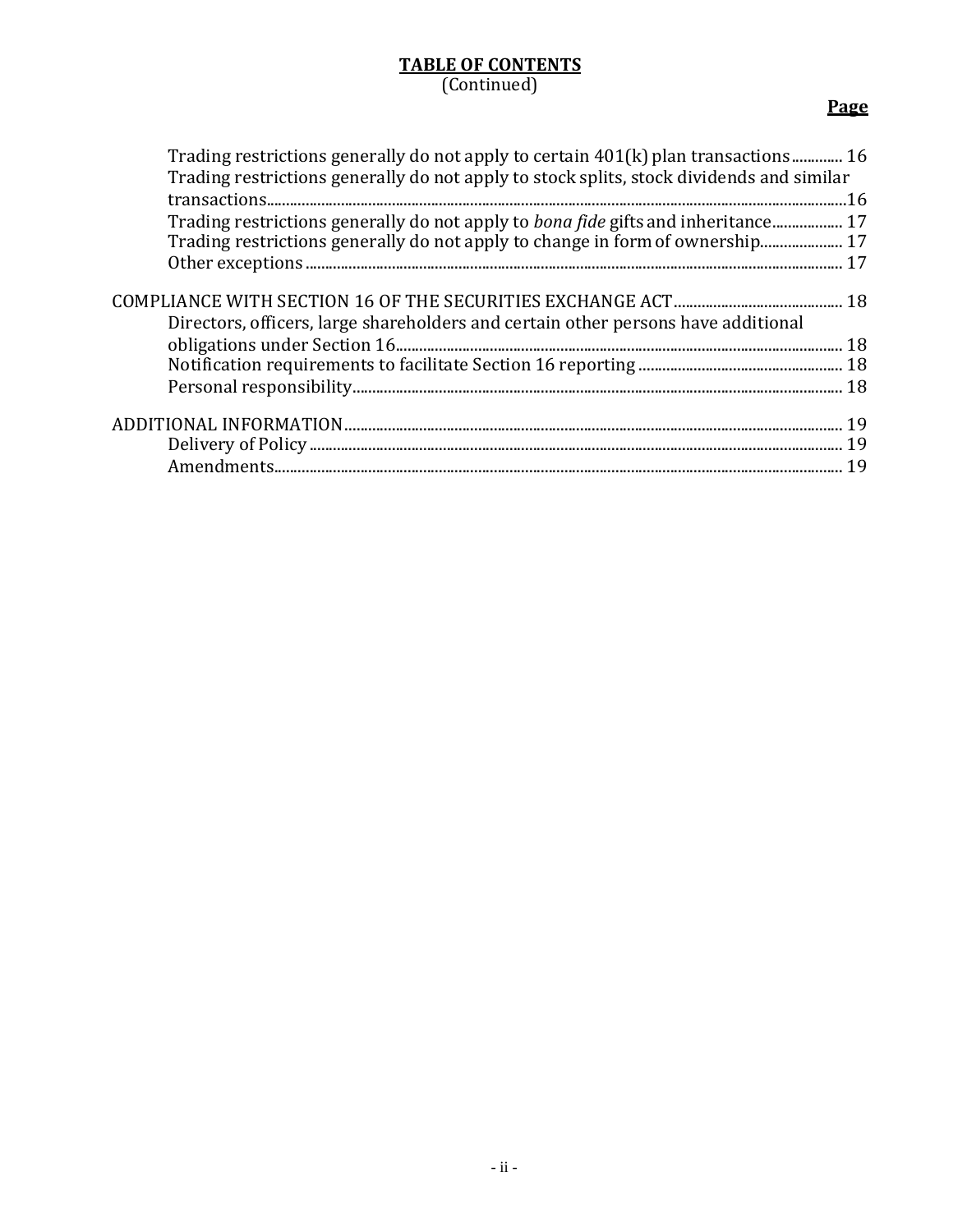### **INTRODUCTION**

<span id="page-4-0"></span>CryoLife, Inc., (together with its subsidiaries, the "*Company*") prohibits the unauthorized disclosure of any nonpublic information acquired in the course of your service with the Company and the misuse of material nonpublic information in securities trading. Any such actions will be deemed violations of this Insider Trading Policy (the "*Policy*").

### **There are legal prohibitions against insider trading**

The antifraud provisions of U.S. federal securities laws prohibit directors, officers, employees and other individuals who possess material nonpublic information from trading on the basis of that information. Under those laws, transactions generally are considered to be "on the basis of" material nonpublic information if the person engaged in the transaction was aware of the material nonpublic information at the time of the transaction and it is not a defense that the person did not "use" the information for purposes of the transaction.

Disclosing material nonpublic information directly or indirectly to others who then trade based on that information or making recommendations or expressing opinions as to transactions in securities while aware of material nonpublic information (which is sometimes referred to as "*tipping*") is also illegal. Both the person who provides the information, recommendation or opinion and the person who trades based on it may be liable.

These illegal activities are commonly referred to as "*insider trading*." State securities laws and securities laws of other jurisdictions also impose restrictions on insider trading.

In addition, a company, as well as individual directors, officers and other supervisory personnel, may be subject to liability as "controlling persons" for failure to take appropriate steps to prevent insider trading by those under their supervision, influence or control.

### **Government agencies are rigorous in their detection and prosecution of insider trading**

The U.S. Securities and Exchange Commission (the "*SEC*"), the National Association of Securities Dealers and the New York Stock Exchange use sophisticated electronic surveillance techniques to investigate and detect insider trading, and the SEC and the U.S. Department of Justice may pursue insider trading violations vigorously. Cases involving trading through foreign accounts, trading by family members and friends, and trading in only a small number of shares have been successfully prosecuted.

### <span id="page-4-1"></span>**There are significant penalties for violation of insider trading laws and this Policy**

*Civil and criminal penalties.* As of the effective date of this Policy, potential penalties for insider trading violations under U.S. federal securities laws can include:

- damages in a private lawsuit;
- disgorging any profits made or losses avoided;
- imprisonment for up to 20 years;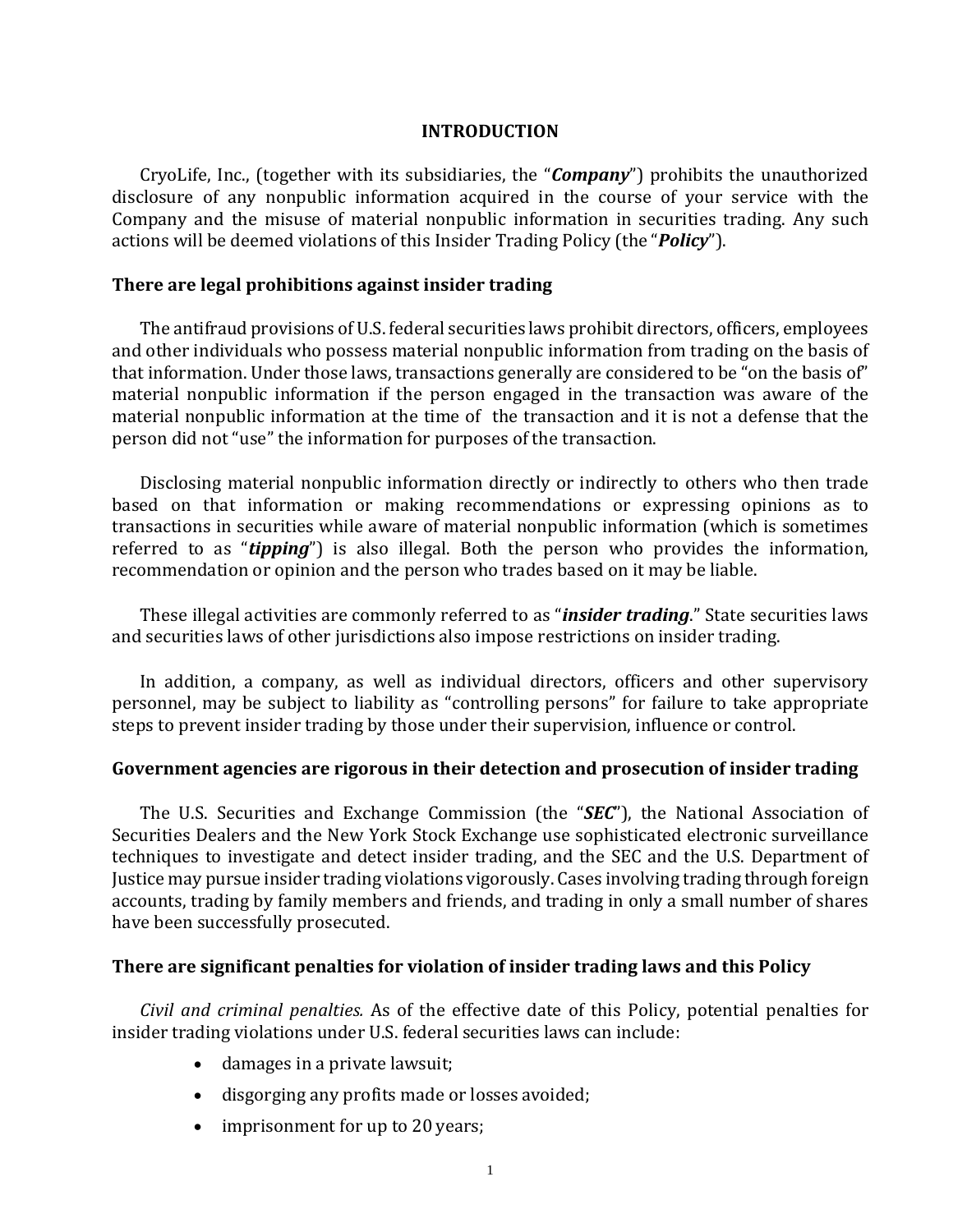- criminal fines of up to \$5 million for individuals and \$25 million for entities;
- civil fines of up to three times the profit gained or loss avoided;
- a bar against serving as an officer or director of a public company; and
- an injunction against future violations.

Civil and criminal penalties also apply to tipping. The SEC has imposed large penalties in tipping cases even when the disclosing person did not trade or gain any benefit from another person's trading.

*Controlling person liability.* As of the effective date of this Policy, the penalty for "controlling person" liability is a civil fine of up to the greater of \$1.425 million or three times the profit gained or loss avoided as a result of the insider trading violations, as well as potential criminal fines andimprisonment.

*Company disciplinary actions.* If the Company has a reasonable basis to conclude that you have failed to comply with this Policy, you may be subject to disciplinary action by the Company, up to and including dismissal for cause, regardless of whether or not your failure to comply with this Policy results in a violation of law. It is not necessary for the Company to wait for the filing or conclusion of any civil or criminal action against an alleged violator before taking disciplinary action against you. In addition, the Company may give stop transfer and other instructions to the Company's transfer agent to enforce compliance with this Policy.

#### <span id="page-5-0"></span>**Questions regarding this Policy**

Please direct any questions, requests or reports as to any of the matters discussed in this Policy to the General Counsel, Secretary and Chief Compliance Officer of the Company ("General Counsel") or their delegee. The General Counsel is generally responsible for the administration of this Policy and may select others to assist in such administration.

#### <span id="page-5-1"></span>**You have an obligation to report violations**

As also set forth in the Company's Code of Conduct, it is your responsibility to help enforce this Policy. You should be alert to possible violations and promptly report violations or suspected violations of this Policy to the General Counsel. If your situation requires that your identity be kept secret, your anonymity will be preserved to the greatest extent reasonably possible. If you wish to remain anonymous, send a letter addressed to the General Counsel, 1655 Roberts Blvd, N.W., Kennesaw, GA 30144. If you make an anonymous report, please provide as much detail as possible, including any evidence that you believe may be relevant to the issue.

#### <span id="page-5-2"></span>**You are personally responsible for compliance with this Policy**

The ultimate responsibility for complying with this Policy and applicable laws and regulations rests with you. You should use your best judgment at all times and consult with your legal and financial advisors, as needed. We advise you to seek assistance if you have any questions at all. The rules relating to insider trading can be complex, and a violation of insider trading laws can carry severe consequences.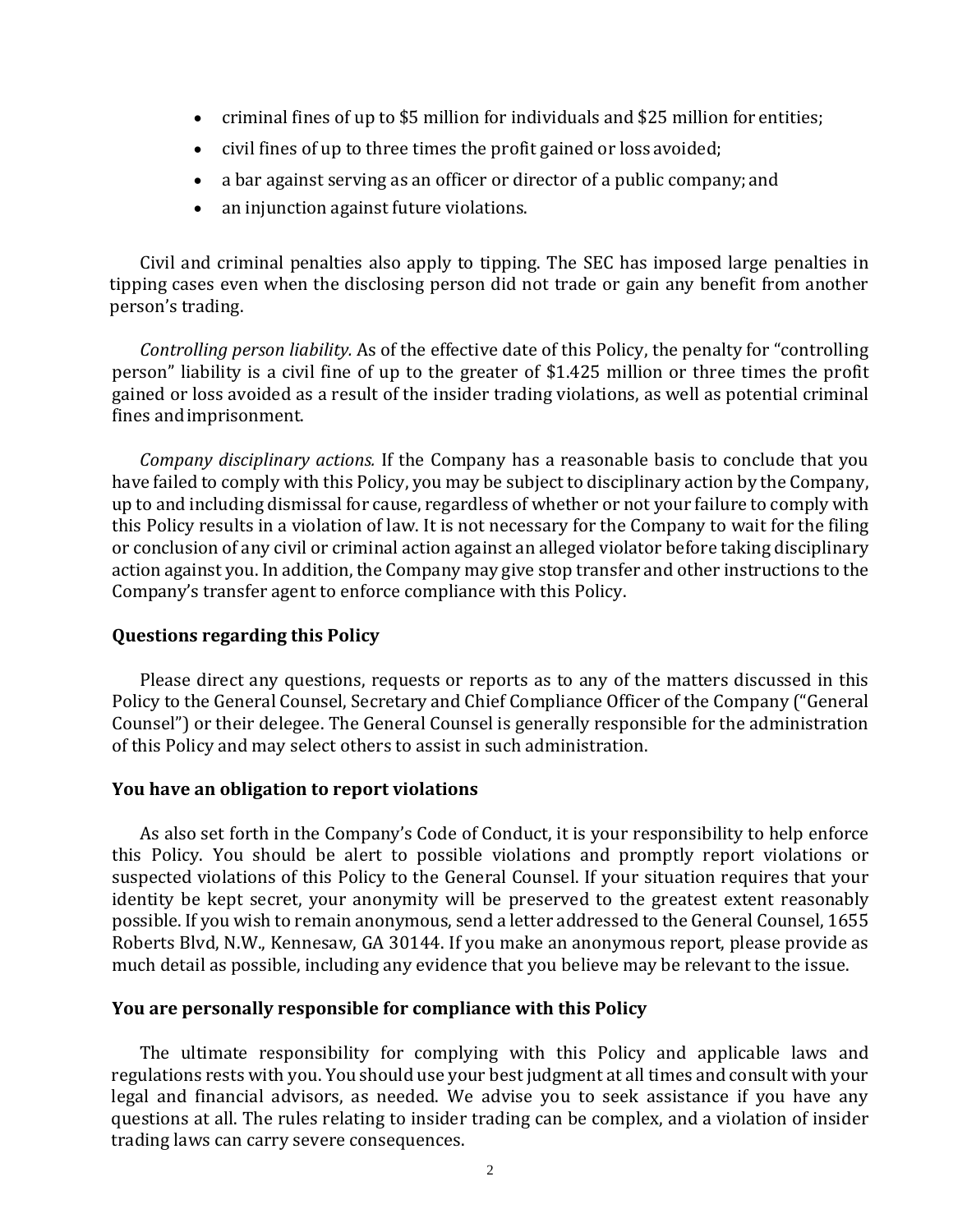### **PERSONS AND TRANSACTIONS COVERED BY THIS POLICY**

### <span id="page-6-1"></span><span id="page-6-0"></span>**Persons covered by this Policy**

This Policy applies to all directors, officers, employees and agents (such as consultants and independent contractors) of the Company. References in this Policy to "you" (as well as general references to directors, officers, employees and agents of the Company) should also be understood to include members of your immediate family, persons with whom you share a household, persons that are your economic dependents and any other individuals or entities whose transactions in securities you influence, direct or control (including, for example, a venture or other investment fund, if you influence, direct or control transactions by the fund). You are responsible for making sure that these other individuals and entities comply with this Policy.

### <span id="page-6-2"></span>**Types of transactions covered by this Policy**

Except as discussed in the section entitled "**Limited Exceptions**," this Policy applies to *all*  transactions *involving* the securities of the Company or the securities of other companies as to which you possess material nonpublic information obtained in the course of your service with the Company. This Policy therefore applies to purchases, sales and other transfers of common stock, options, warrants, preferred stock, debt securities (such as debentures, bonds and notes) and other securities. This Policy also applies to any arrangements that affect economic exposure to changes in the prices of these securities. These arrangements may include, among other things, transactions in derivative securities (such as exchange-traded put or call options), hedging transactions, short sales and certain decisions with respect to participation in benefit plans. This Policy also applies to any offers with respect to the transactions discussed above. You should note that there are no exceptions from insider trading laws or this Policy based on the size of the transaction.

# **The unauthorized disclosure of material nonpublic information of other companies is also prohibited**

This Policy prohibits the unauthorized disclosure or other misuse of any nonpublic information of other companies, such as the Company's distributors, vendors, customers, collaborators, suppliers and competitors. This Policy also prohibits insider trading and tipping based on the material nonpublic information of other companies.

### <span id="page-6-3"></span>**This Policy may continue to apply to you after your departure from the Company**

You are expected to comply with this Policy until such time as you are no longer affiliated with the Company *and* you no longer possess any material nonpublic information subject to this Policy. In addition, if you are subject to a trading blackout under this Policy at the time you cease to be affiliated with the Company, you are expected to abide by the applicable trading restrictions until at least six months following the cessation of your affiliation with theCompany.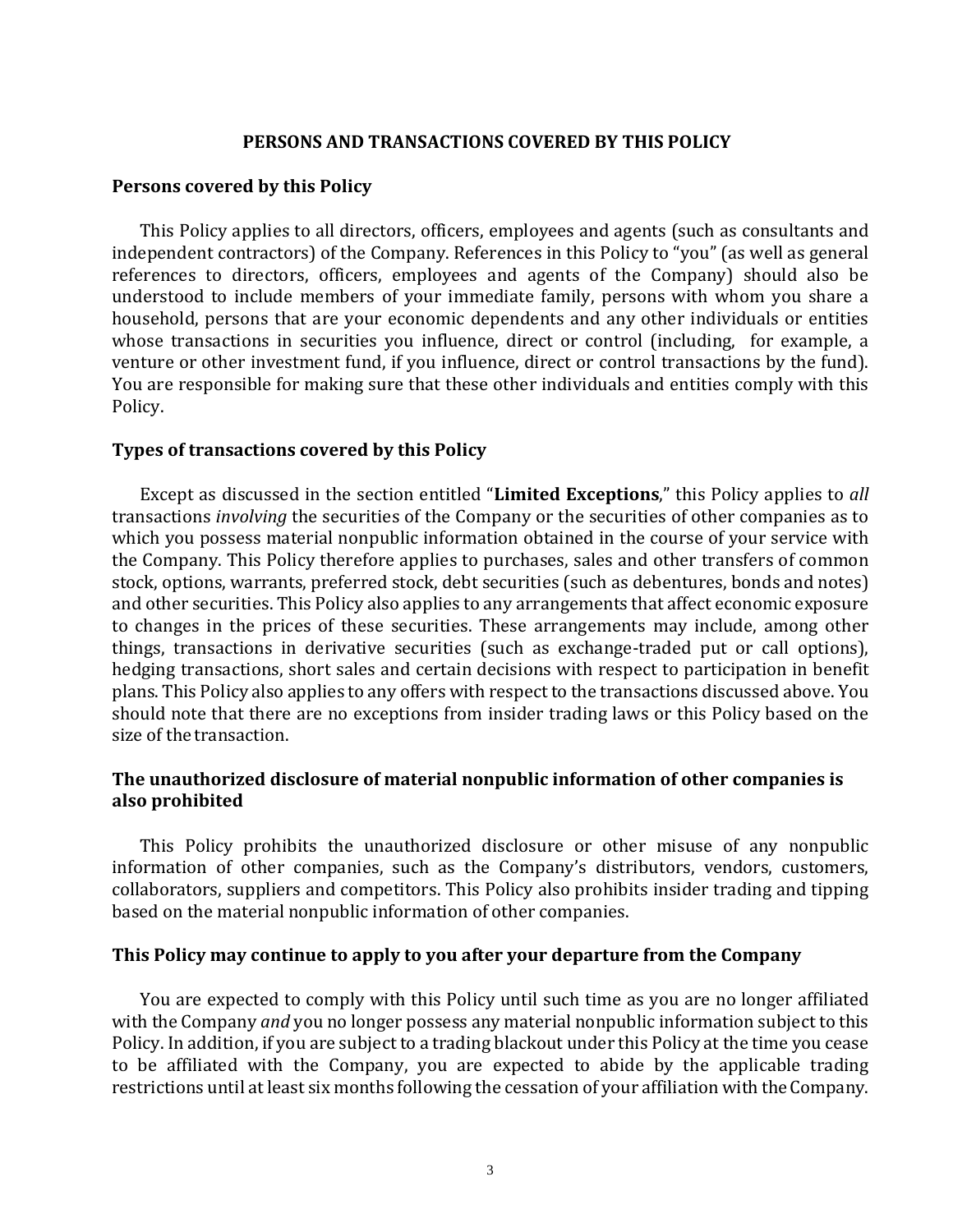# <span id="page-7-0"></span>**There are no exceptions based on personal circumstances**

There may be instances where you suffer financial harm or other hardship or are otherwise required to forego a planned transaction because of the restrictions imposed by this Policy. Personal financial emergency or other personal circumstances are not mitigating factors under securities laws and will not excuse a failure to comply with this Policy.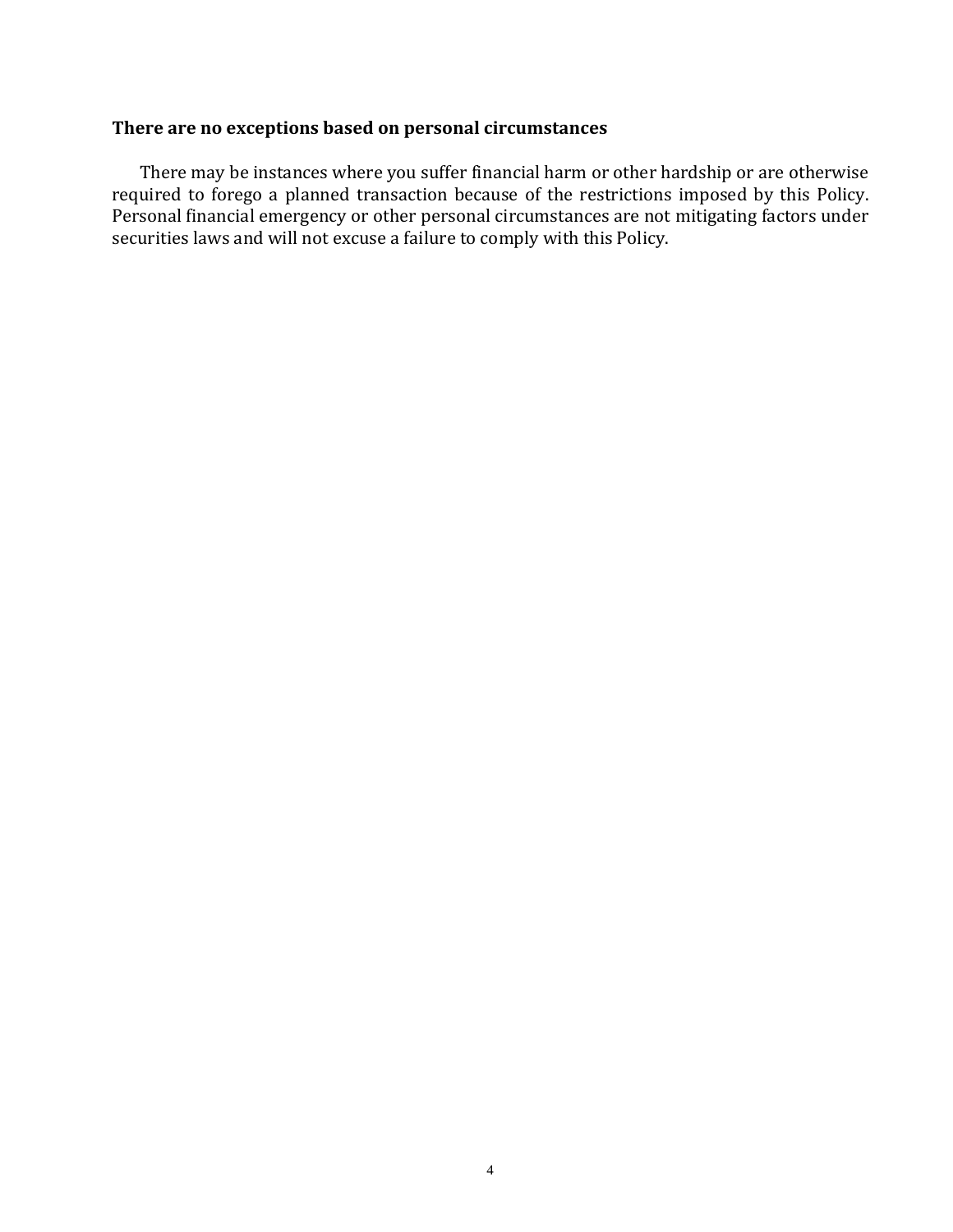### **MATERIAL NONPUBLIC INFORMATION**

### <span id="page-8-1"></span><span id="page-8-0"></span>**"Material" information is broadly defined**

Information should be regarded as material if there is a substantial likelihood that a reasonable investor would consider it important in deciding whether to buy, hold or sell securities or would view the information as significantly altering the total mix of information in the marketplace about the issuer of the security. In general, any information that could reasonably be expected to affect the market price of a security is likely to be material. Either positive or negative information may be material.

It is not possible to define all categories of "material" information. However, some examples of information that would often be regarded as material include information with respect to:

- Financial results, financial condition, earnings pre-announcements, guidance, projections or forecasts, particularly if inconsistent with the expectations of the investment community;
- Restatements of financial results, or material impairments, write-offs or restructurings;
- Changes in independent auditors, or notification that the Company may no longer rely on an audit report;
- Business plans or budgets;
- Creation of significant financial obligations, or any significant default under or acceleration of any financial obligation;
- Impending bankruptcy or financial liquidity problems;
- Significant developments involving business relationships, including execution, modification or termination of significant agreements or orders with customers, suppliers, distributors, manufacturers or other business partners;
- Product introductions, modifications, defects or recalls or significant pricing changes or other product announcements of a significant nature;
- Significant developments in research and development or relating to intellectual property;
- Significant legal or regulatory developments, whether actual or threatened;
- Major events involving the Company's securities, including calls of securities for redemption, adoption of stock repurchase programs, option repricings, stock splits, changes in dividend policies, public or private securities offerings, modification to the rights of security holders or notice of delisting;
- Significant corporate events, such as a pending or proposed merger, joint venture or tender offer, a significant investment, the acquisition or disposition of a significant business or asset or a change in control of the company; and
- Major personnel changes, such as changes in senior management or lay-offs.

If you have any questions as to whether information should be considered "material," you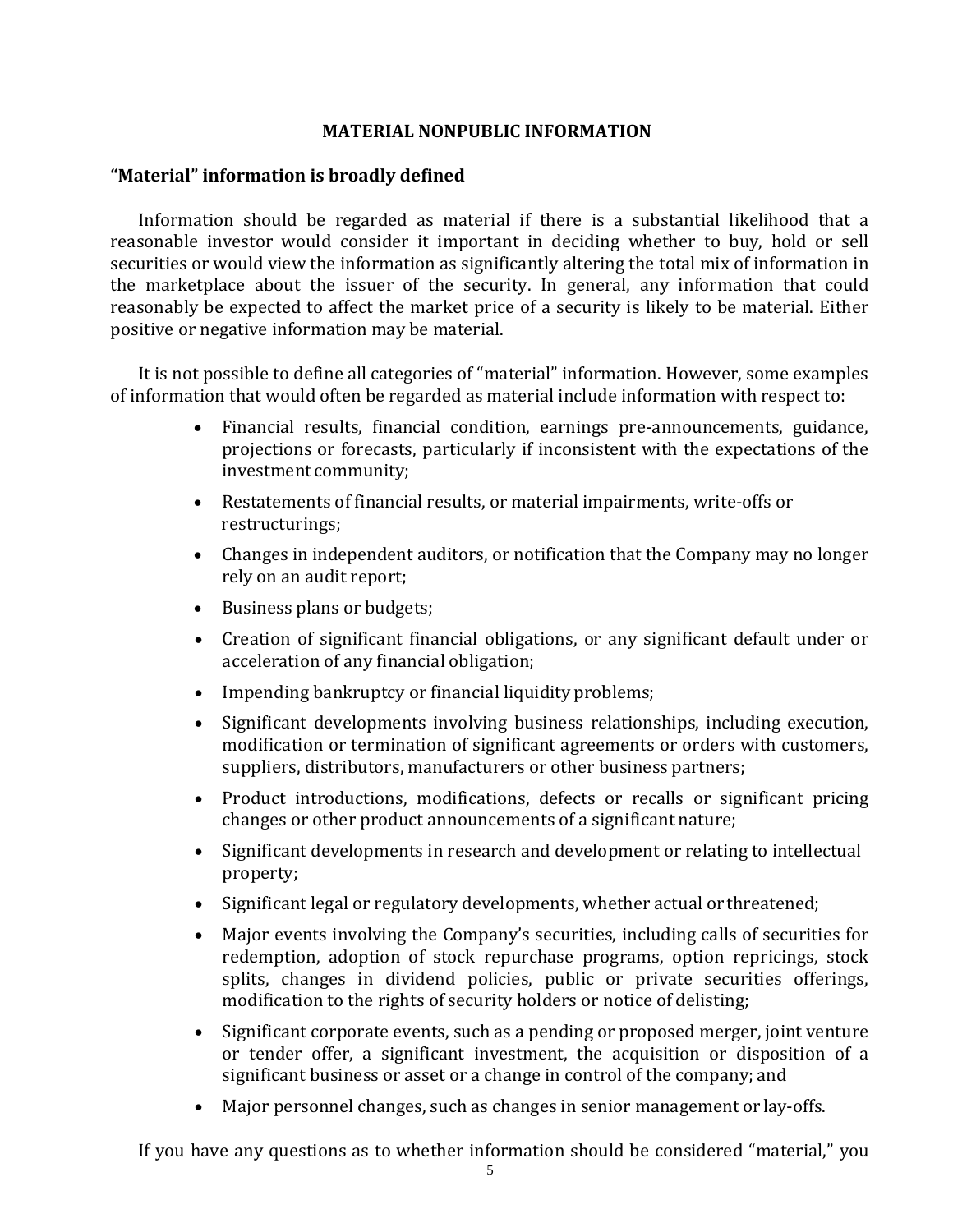should consult with the General Counsel or his or her delegee. In general, it is advisable to resolve any close questions as to the materiality of any information by assuming that the information is material.

### **"Nonpublic" information is also broadly defined**

Information is considered nonpublic if the information has not been broadly disseminated to the public for a sufficient period to be reflected in the price of the security. As a general rule, information should be considered nonpublic until at least two *full trading days* have elapsed after the information is broadly distributed to the public in a press release, a public filing with the SEC, a pre-announced public webcast or another broad, non-exclusionary form of public communication. However, depending upon the form of the announcement and the nature of the information, it is possible that information may not be fully absorbed by the marketplace until a later time. Any questions as to whether information is nonpublic should be directed to the General Counsel or his or her delegee.

The term "*trading day*" means a day on which national stock exchanges and the National Association of Securities Dealers, Inc. Automated Quotation System are open for trading. A "*full*" trading day has elapsed when, after the public disclosure, trading in the relevant security has opened and then closed.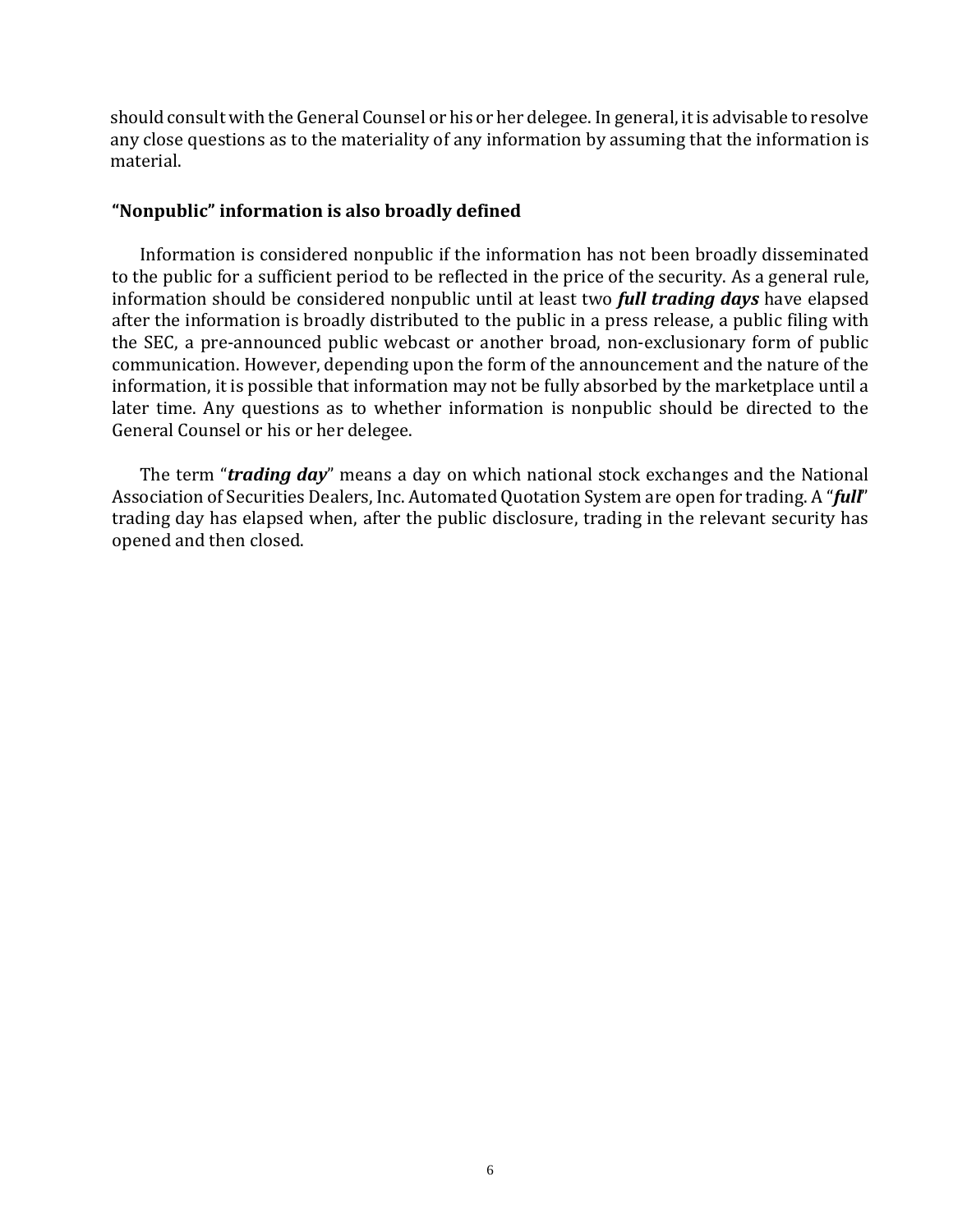### **POLICIES REGARDING MATERIAL NONPUBLIC INFORMATION**

#### <span id="page-10-1"></span><span id="page-10-0"></span>**You are obligated to maintain the confidentiality of nonpublic information**

The unauthorized use or disclosure of nonpublic information relating to the Company or other companies is prohibited. All nonpublic information you acquire in the course of your service with the Company may only be used for legitimate Company business purposes. In addition, nonpublic information of others should be handled in accordance with the terms of any relevant nondisclosure agreements, and the use of any such nonpublic information should be limited to the purpose for which it was disclosed.

You must use all reasonable efforts to safeguard nonpublic information in the Company's possession. You may not disclose nonpublic information about the Company or any other company, unless required by law, or unless (i) disclosure is required for legitimate Company business purposes, (ii) you are authorized to disclose the information and (iii) appropriate steps have been taken to prevent misuse of that information (including entering an appropriate nondisclosure agreement that restricts the disclosure and use of the information, if applicable). This restriction also applies to internal communications within the Company and to communications with agents of the Company. In cases where disclosing nonpublic information to third parties is required, you should coordinate with the GeneralCounsel.

All officers, employees and agents of the Company are required to sign and comply with the Company's then current, as of the date of signing, Confidentiality Agreement applicable to such employee or consultant and any updates or amendments thereto.

#### <span id="page-10-2"></span>**You may not trade on material nonpublic information**

Except as discussed in the section entitled "**Limited Exceptions**," you may not, directly or indirectly through others, engage in any transaction involving the Company's securities *while aware of* material nonpublic information relating to the Company. It is not an excuse that you did not "use" the information in your transaction.

Similarly, you may not engage in transactions involving the securities of any other company if you are aware of material nonpublic information about that company (except to the extent the transactions are analogous to those presented in the section entitled "**Limited Exceptions**"). For example, you may be involved in a proposed transaction involving a prospective business relationship or transaction with another company. If information about that transaction constitutes material nonpublic information for that other company, you are prohibited from engaging in transactions involving the securities of that other company (as well as transactions involving Company securities, if that information is material to the Company). It is important to note that "materiality" is different for different companies. Information that is not material to the Company may be material to another company. Please consult with the General Counsel or his or her delegee if you have any questions as to whether a matter is "material nonpublic information."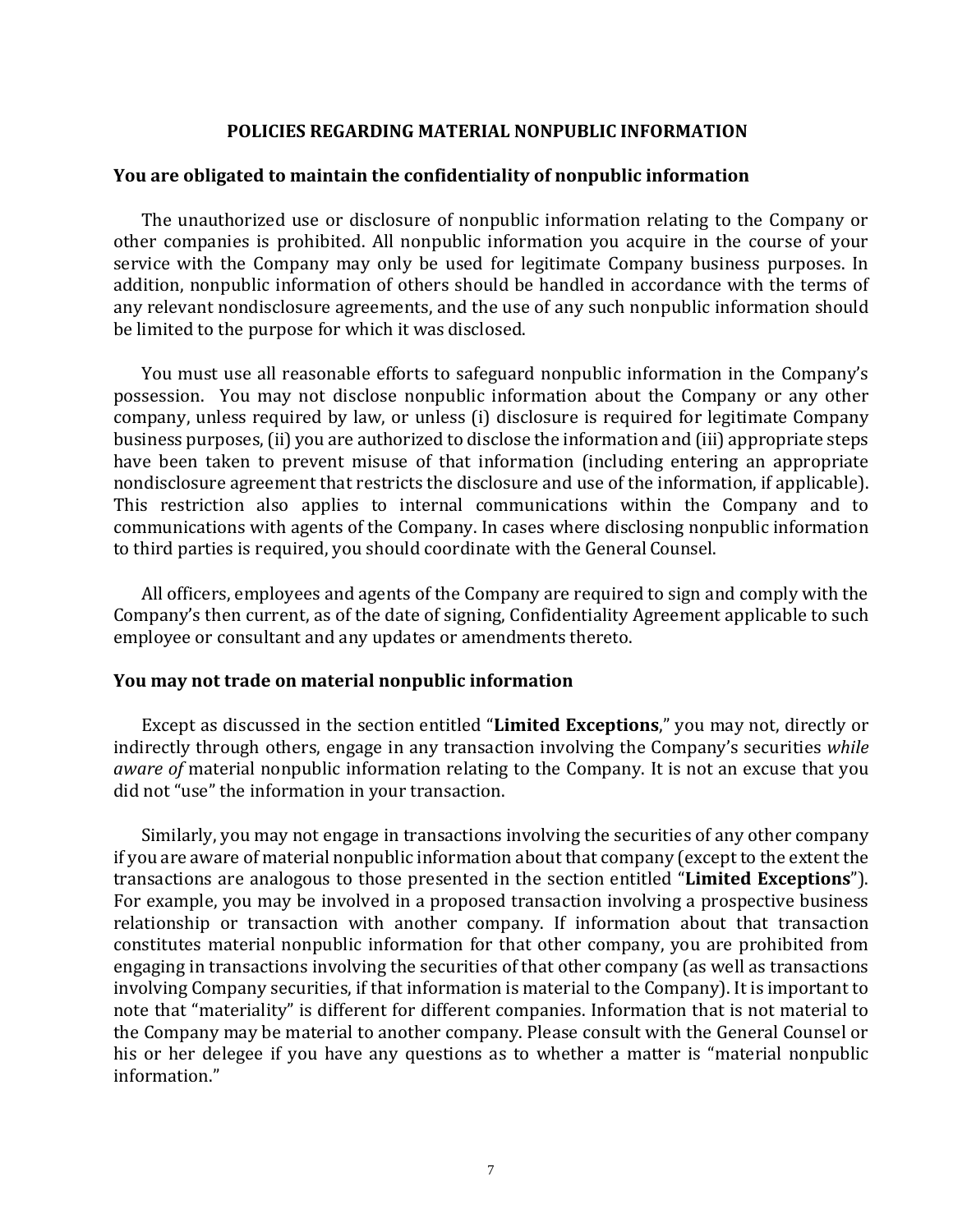### <span id="page-11-0"></span>**You may not disclose material nonpublic information for the benefit of others**

You may not disclose material nonpublic information concerning the Company or any other company to friends, family members or any other person or entity not authorized to receive such information where such person or entity may benefit by trading on the basis of such information. In addition, you may not make recommendations or express opinions on the basis of material nonpublic information as to trading in the securities of companies to which such information relates. You are prohibited from engaging in these actions whether or not you derive any profit or personal benefit from doing so.

### <span id="page-11-1"></span>**You must disclose material nonpublic information to the Company**

You may not enter into any transaction, including those discussed in the section entitled "**Limited Exceptions**," unless you have disclosed any material nonpublic information that you become aware of in the course of your service with the Company, and that senior management is not aware of, to the General Counsel. If you are a member of senior management, the information must be disclosed to the Chief Executive Officer, and if you are the Chief Executive Officer or a director, you must disclose the information to the board of directors, before any transaction is permissible.

### <span id="page-11-2"></span>**Responding to outside inquiries for information**

In the event you receive an inquiry from someone outside of the Company, such as a stock analyst, for information, you should refer the inquiry to the Chief Financial Officer or the Chief Executive Officer. The Company is required under Regulation FD (Fair Disclosure) of the U.S. federal securities laws to avoid the selective disclosure of material nonpublic information. In general, the regulation provides that when a public company discloses material nonpublic information, it must provide broad, non-exclusionary access to the information. Violations of this regulation can subject the company to SEC enforcement actions, which can result in injunctions and severe monetary penalties. The Company has established procedures for releasing material information in a manner that is designed to achieve broad public dissemination of the information immediately upon its release in compliance with applicable law. Please consult the Company's Disclosure Controls and Procedures Policy for more information.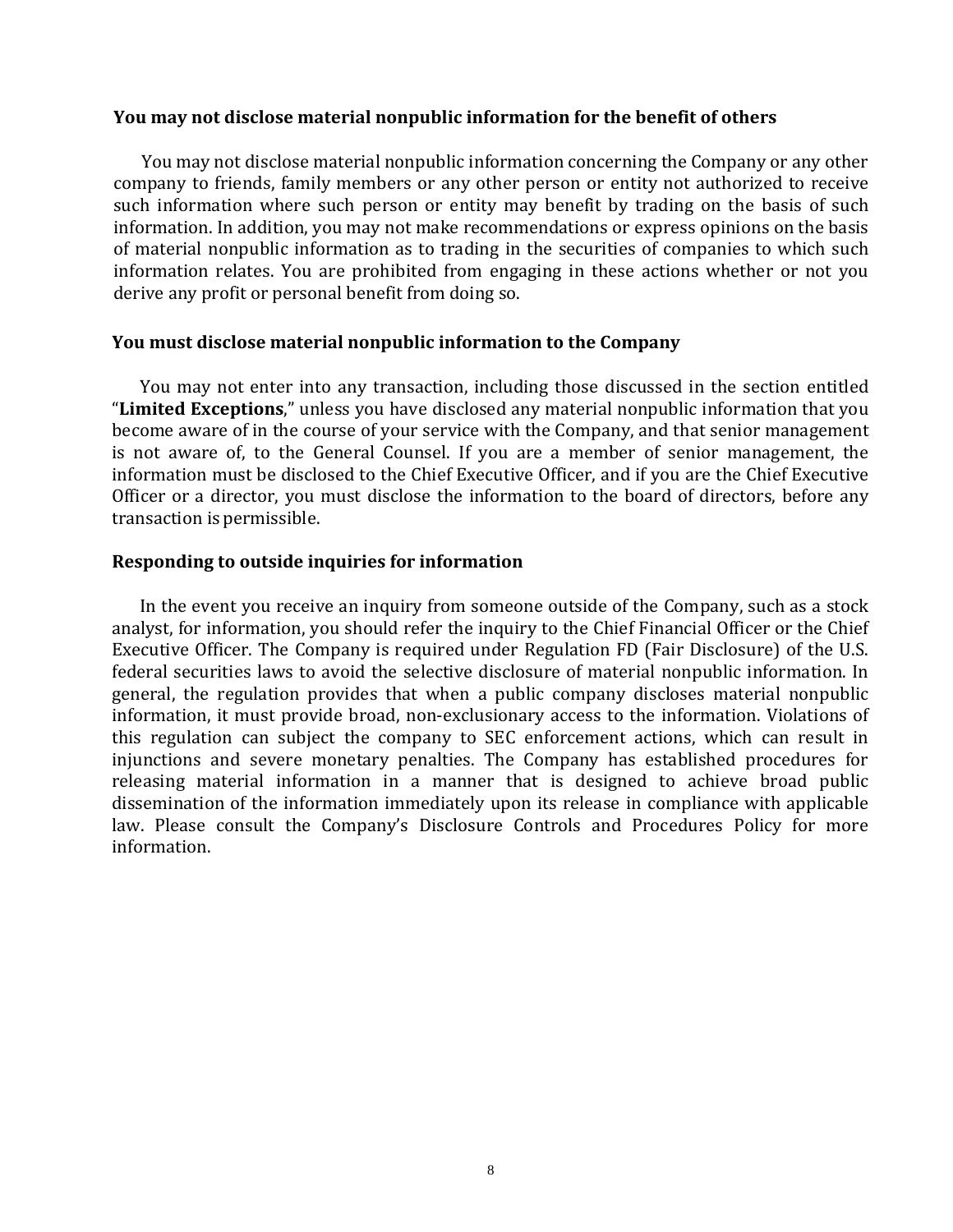#### **TRADING BLACKOUT PERIODS**

<span id="page-12-0"></span>To limit the likelihood of trading at times when there is a significant risk of insider trading exposure, the Company has instituted quarterly trading blackout periods and may institute special trading blackout periods from time to time. In addition, to comply with applicable legal requirements, the Company may also institute blackout periods that prevent directors and officers from trading in Company securities at a time when employees are prevented from trading Company securities in the Company's 401(k) plan.

It is important to note that whether or not you are subject to blackout periods, you remain subject to the prohibitions on trading on the basis of material nonpublic information and any other applicable restrictions in this Policy.

#### <span id="page-12-1"></span>**Quarterly blackout periods**

Except as discussed in the section entitled "**Limited Exceptions**," directors, executive officers and other employees and agents identified by the Company must refrain from conducting transactions involving the Company's securities during quarterly blackout periods. You will be notified quarterly by the Finance or the General Counsel if you must refrain from such transactions. Even if you are not specifically identified as being subject to quarterly blackout periods, you should exercise caution when engaging in transactions during quarterly blackout periods because of the heightened risk of insider trading exposure.

Quarterly blackout periods begin at the end of the tenth business day preceding the end of each fiscal quarter and end at the start of the third full trading day following the date of public disclosure of the financial results for that fiscal quarter. This period is a particularly sensitive time for transactions involving the Company's securities from the perspective of compliance with applicable securities laws due to the fact that, during this period, individuals may often possess or have access to material nonpublic information relevant to the expected financial results for the quarter.

Individuals subject to quarterly blackout periods are identified on a list maintained by the General Counsel and who receive notices of such quarterly blackout periods. From time to time, the Company may identify other persons who should be subject to quarterly blackout periods, and the General Counsel will update and revise such list of persons subject to quarterly blackout periods at least once every sixmonths.

#### <span id="page-12-2"></span>**Special blackout periods**

From time to time, the Company may also prohibit directors, officers, employees and agents from engaging in transactions involving the Company's securities when, in the judgment of the General Counsel, a trading blackout is warranted. The Company will generally impose special blackout periods when there are material developments known to the Company that have not yet been disclosed to the public. For example, the Company may impose a special blackout period in anticipation of announcing interim earnings guidance or a significant transaction or business development. However, special blackout periods may be declared for any reason. In the event of a material cybersecurity event, as defined by the Company, a special blackout period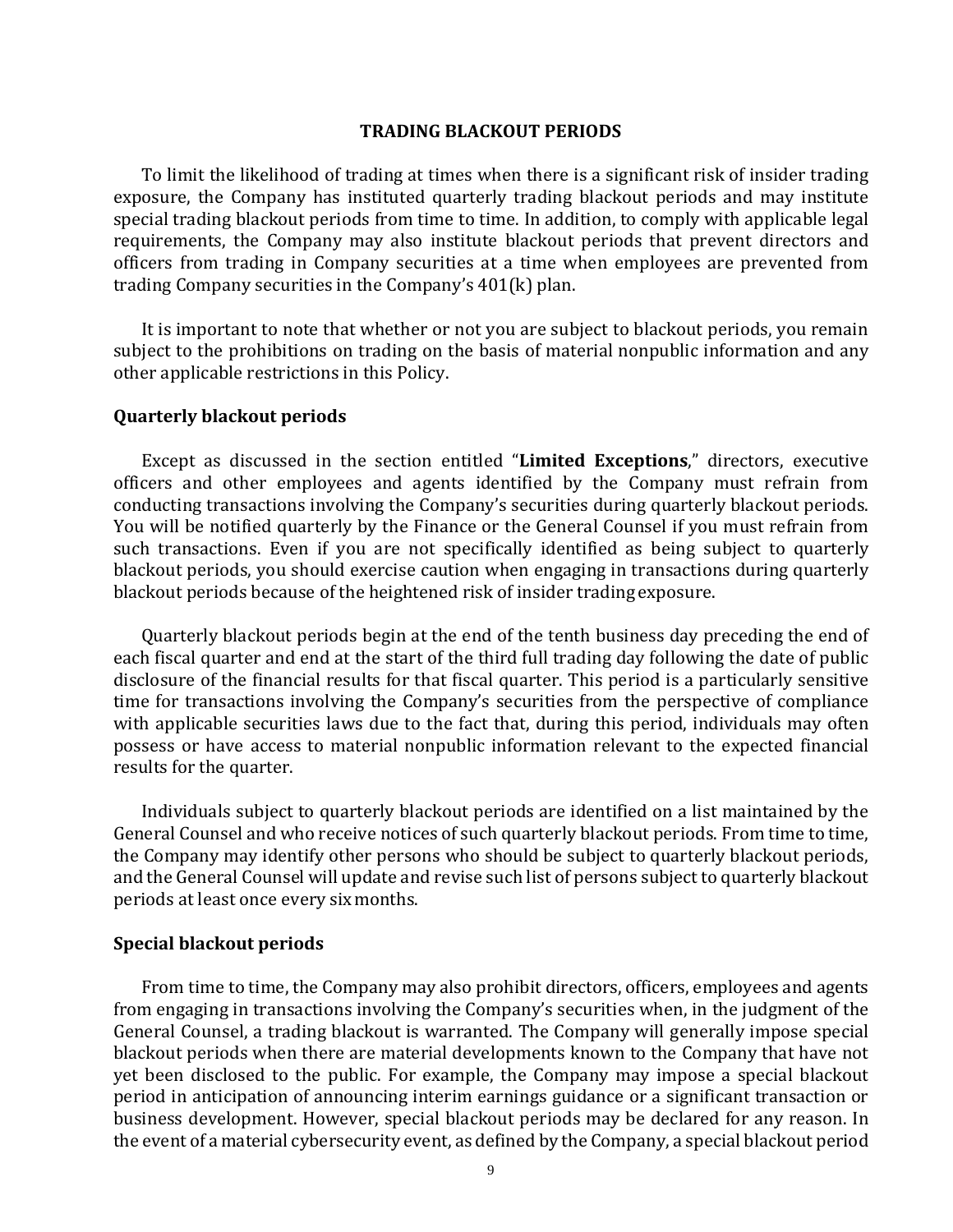will be imposed during the period between the Company's discovery of the cybersecurity event and the date of public disclosure.

The Company will notify those persons subject a special blackout period. Each person who has been so identified and notified by the Company may not engage in any transaction involving the Company's securities until instructed otherwise by the General Counsel, and should not disclose to others the fact of such suspension of trading.

#### <span id="page-13-0"></span>**Directors and Officers are also subject to Regulation BTR blackouts**

Directors and executive officers may also be subject to trading blackouts pursuant to Regulation Blackout Trading Restriction, or Regulation BTR, under U.S. federal securities laws. In general, Regulation BTR prohibits any director or executive officer from engaging in certain transactions involving Company securities during periods when 401(k) plan participants are prevented from purchasing, selling or otherwise acquiring or transferring an interest in certain securities held in individual account plans. Any profits realized from a transaction that violates Regulation BTR are recoverable by the Company, regardless of the intentions of the director or officer effecting the transaction. In addition, individuals who engage in such transactions are subject to sanctions by the SEC as well as potential criminal liability. The Company has provided, or will provide, separate memoranda and other appropriate materials to its directors and executive officers regarding compliance with Regulation BTR.

The Company will notify directors and officers if they are subject to a blackout trading restriction under Regulation BTR. Failure to comply with an applicable trading blackout in accordance with Regulation BTR is a violation of law and this Policy.

# <span id="page-13-1"></span>**There are no "safe harbors"**

There are no unconditional "safe harbors" for trades made at particular times, and all persons subject to this Policy should exercise good judgment at all times. Even when a quarterly blackout period is not in effect, you may be prohibited from engaging in transactions involving the Company's securities because you possess material nonpublic information, are subject to a special blackout period or are otherwise restricted under this Policy.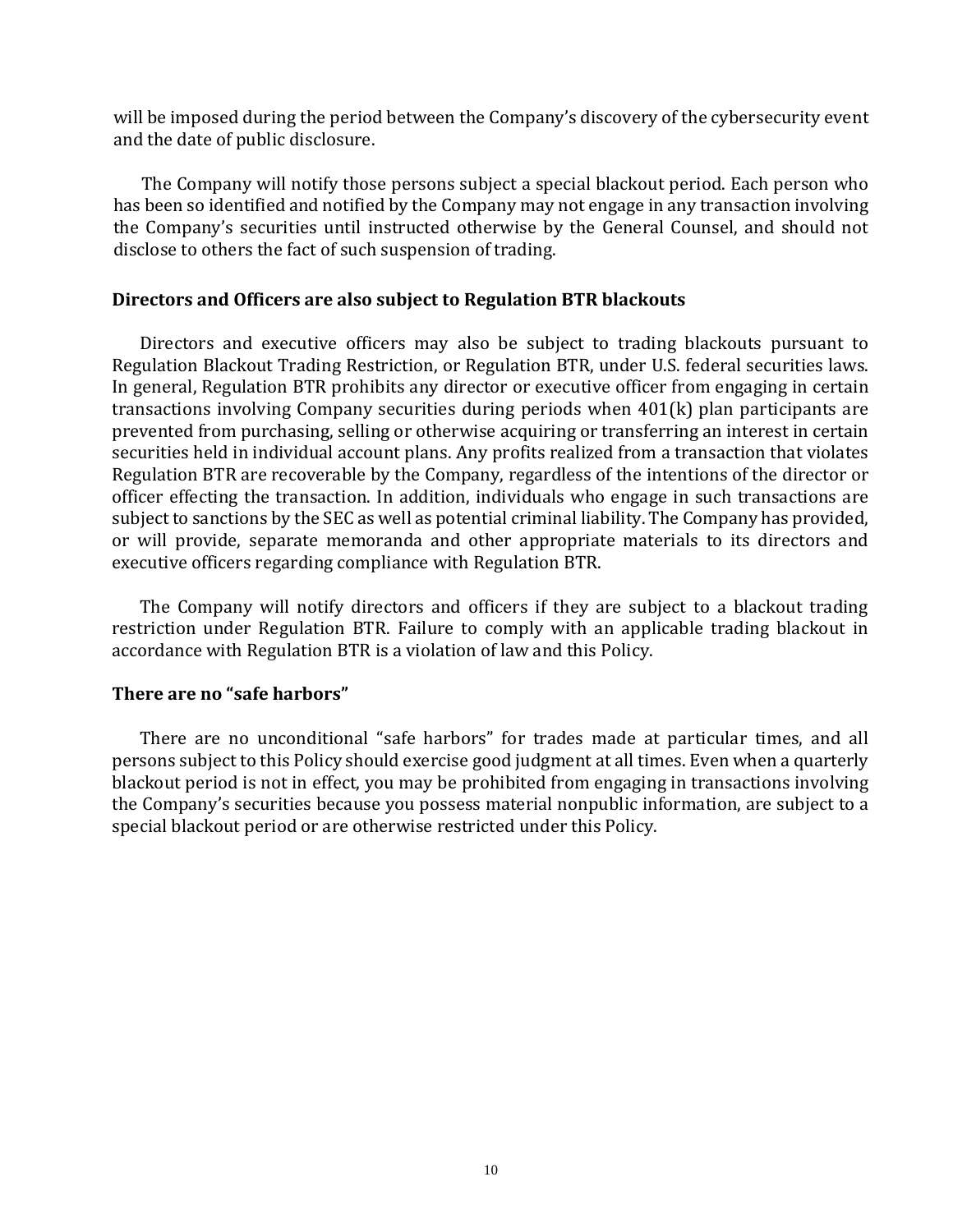#### **PRE-CLEARANCE OF TRADES**

<span id="page-14-0"></span>Except as discussed in the section entitled "**Limited Exceptions**," directors and executive officers should refrain from engaging in any transaction involving the Company's securities without first obtaining pre**-**clearance of the transaction from the General Counsel or their delegee. Such pre-clearance requests should be made by submitting an e-mail directly to [cleartrade@cryolife.com](mailto:cleartrade@cryolife.com) or the General Counsel. In addition, the Company has determined that certain other employees and agents of the Company that may have regular or special access to material nonpublic information should refrain from engaging in any transaction involving the Company's securities without first obtaining pre**-**clearance of the transaction by submitting an e-mail directly t[o cleartrade@cryolife.com.](mailto:cleartrade@cryolife.com) The General Counsel or their delegee may not engage in a transaction involving the Company's securities unless the Chief Financial Officer or Chief Executive Officer has pre-cleared the transaction. Individuals subject to pre**-**clearance requirements have been identified by the General Counsel and been notified of their preclearance obligations. From time to time, the Company may identify other persons who should be subject to the pre**-**clearance requirements set forth above, and the General Counsel may update and revise the list of persons required to obtain pre-clearance from time to time.

These pre-clearance procedures are intended to decrease insider trading risks associated with transactions by individuals with regular or special access to material nonpublic information. In addition, requiring pre*-*clearance of transactions by directors and officers facilitates compliance with Rule 144 resale restrictions under the Securities Act, the liability and reporting provisions of Section 16 under the Exchange Act and Regulation BTR. Pre-clearance of a trade, however, is not a defense to a claim of insider trading and does not excuse you from otherwise complying with insider trading laws or this Policy.

The General Counsel is under no obligation to approve a transaction submitted for preclearance, and may determine not to permit the transaction.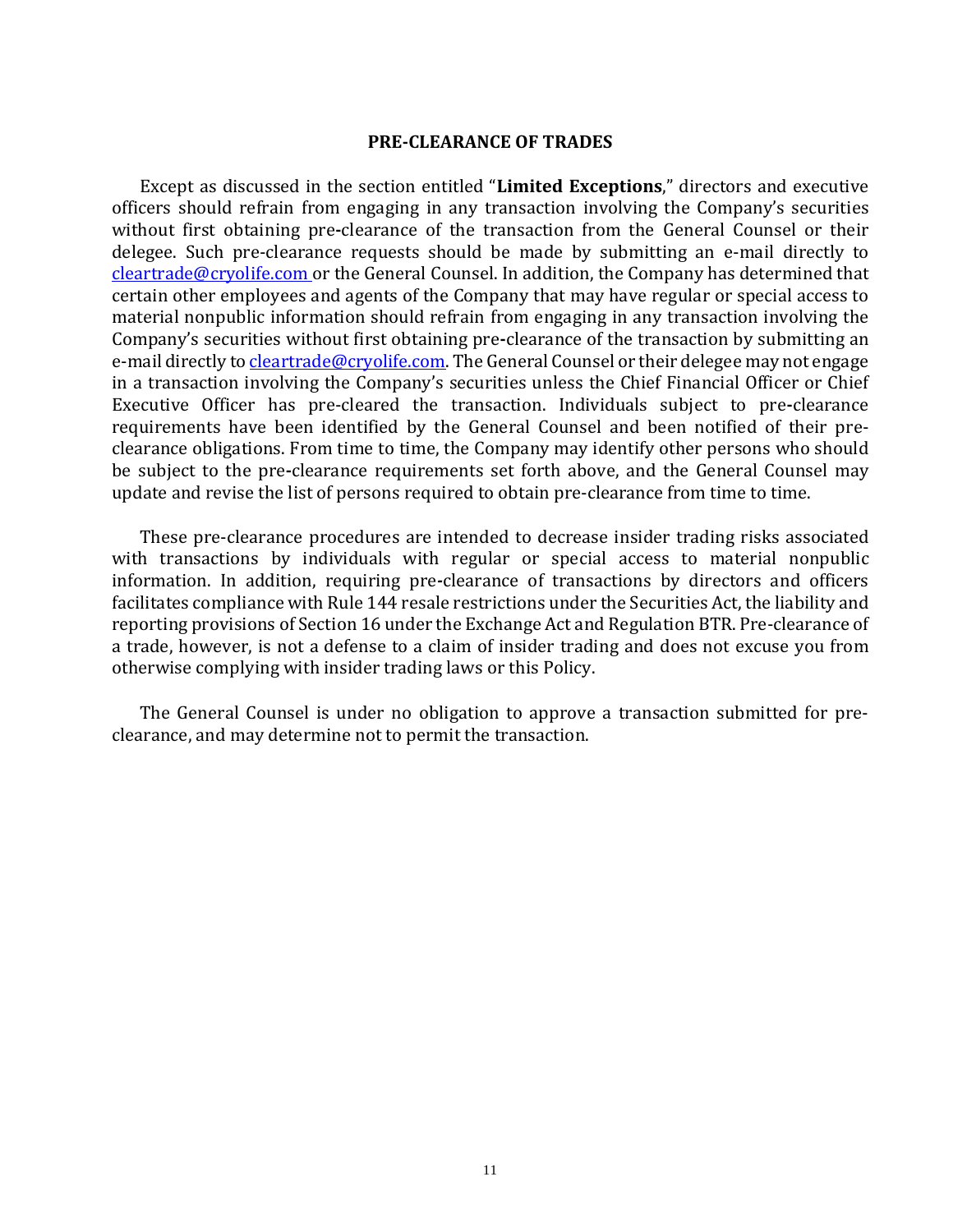#### **ADDITIONAL RESTRICTIONS AND GUIDANCE**

<span id="page-15-0"></span>This section addresses certain types of transactions that may expose you and the Company to significant risks. You should understand that, even though a transaction may not be expressly prohibited by this section, you are responsible for ensuring that the transaction otherwise complies with other provisions in this Policy that may apply to the transaction, such as the general prohibition against insider trading as well as pre-clearance procedures and blackout periods, to the extent applicable.

#### <span id="page-15-1"></span>**You may not engage in short sales**

Short sales (*i.e.,* the sale of a security that must be borrowed to make delivery) and "selling short against the box" (*i.e.,* a sale with a delayed delivery) with respect to Company securities are prohibited under this Policy. Short sales may signal to the market possible bad news about the Company or a general lack of confidence in the Company's prospects, and an expectation that the value of the Company's securities will decline. In addition, short sales are effectively a bet against the Company's success and may reduce the seller's incentive to improve the Company's performance. Short sales may also create a suspicion that the seller is engaged in insider trading.

#### **You may not engage in derivative securities and hedging transactions**

You are prohibited from engaging in transactions in publicly-traded options, such as puts and calls, and other derivative securities with respect to the Company's securities. This prohibition extends to any hedging or similar transaction designed to decrease the risks associated with holding Company securities, including but not limited to prepaid variable contracts, equity swaps, collars, and exchange funds. Stock options, stock appreciation rights and other securities issued pursuant to Company benefit plans or other compensatory arrangements with the Company are not subject to thisprohibition.

Transactions in derivative securities may reflect a short*-*term and speculative interest in the Company's securities and may create the appearance of impropriety, even where a transaction does not involve trading on inside information. Trading in derivatives may also focus attention on short-term performance at the expense of the Company's long-term objectives. In addition, the application of securities laws to derivative transactions can be complex, and persons engaging in derivative transactions may subject themselves to an increased risk of violating securities laws.

#### **Certain persons may not pledge Company securities as collateral for loans**

If you are required to comply with Section 16 of the Securities Exchange Act or the blackout periods or pre-clearance requirements under this Policy, you may not pledge Company securities as collateral for loans. If you default on the loan, the lender may sell the pledged securities as collateral in a foreclosure sale. The sale, even though not initiated at your request, is still considered a sale for your benefit and, if made at a time when you are aware of material nonpublic information or otherwise are not permitted to trade in Company securities, may result in inadvertent insider trading violations, Section 16 and Reg. BTR violations (for officers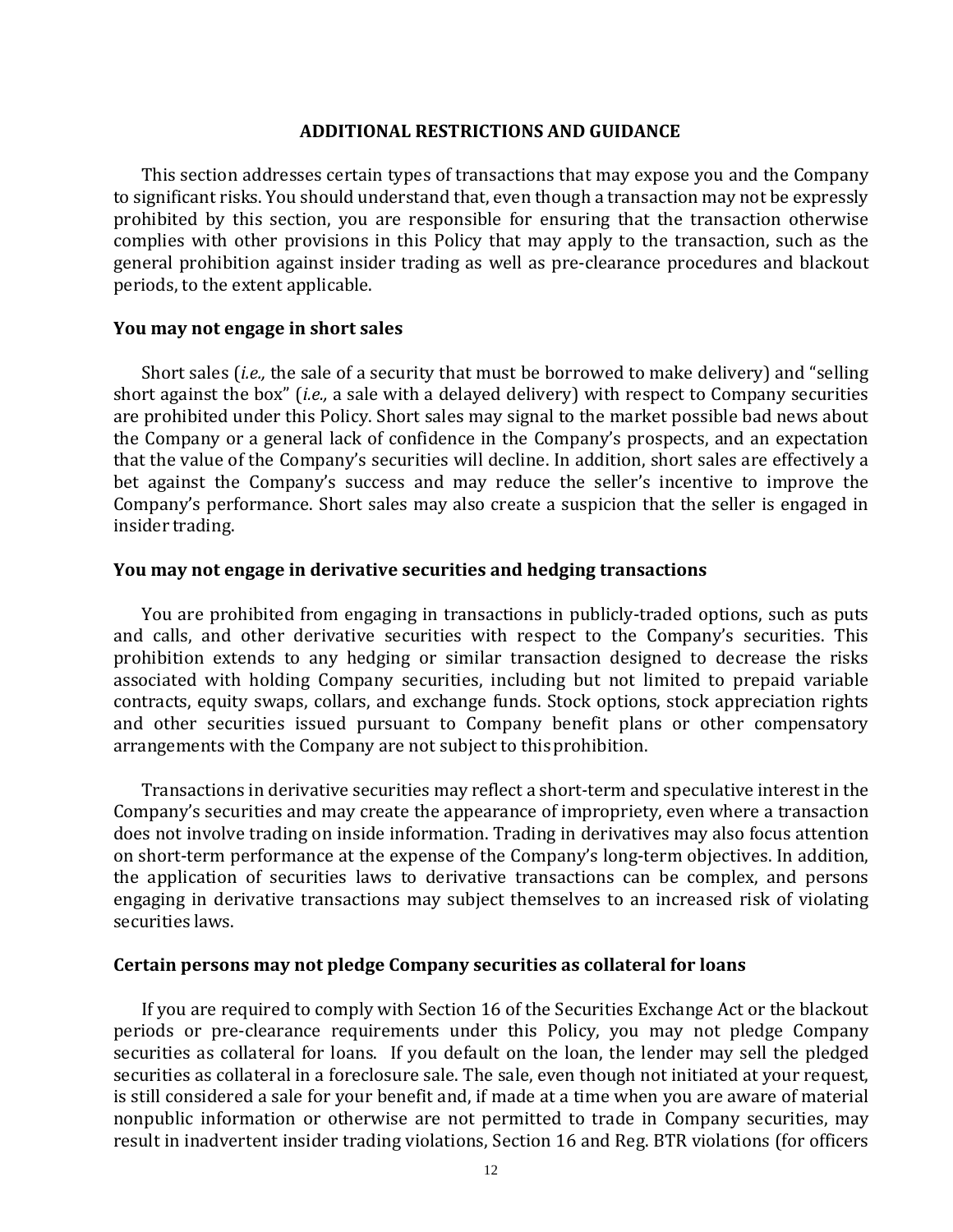and directors), violations of this Policy and unfavorable publicity for you and the Company. For these same reasons, even if you are not prohibited from pledging Company securities as collateral for loans, you should exercise caution when doing so.

### **Certain persons may not hold Company securities in margin accounts**

If you are required to comply with Section 16 of the Securities Exchange Act or the blackout periods or pre-clearance requirements under this Policy (*i.e.,* if you are listed on **Schedule I, II**  or **III**), you may not hold Company securities in margin accounts. Under typical margin arrangements, if you fail to meet a margin call, the broker may be entitled to sell securities held in the margin account without your consent. The sale, even though not initiated at your request, is still considered a sale for your benefit and, if made at a time when you are aware of material nonpublic information or are otherwise not permitted to trade, may result in inadvertent insider trading violations, Section 16 and Reg. BTR violations (for officers and directors), violations of this Policy and unfavorable publicity for you and the Company. For these same reasons, even if you are not prohibited from holding Company securities in margin accounts, you should exercise caution when doing so.

### **You must take care when placing open orders with brokers**

Except in accordance with an approved trading plan (as discussed below), you should exercise caution when placing open orders, such as limit orders or stop orders, with brokers, particularly where the order is likely to remain outstanding for an extended period of time. Open orders may result in the execution of a trade at a time when you are aware of material nonpublic information or otherwise are not permitted to trade in Company securities, which may result in inadvertent insider trading violations, Section 16 and Reg. BTR violations (for officers and directors) of this Policy and unfavorable publicity for you and the Company. If you are subject to blackout periods or pre-clearance requirements, you should so inform any broker with whom you place any open order at the time it is placed.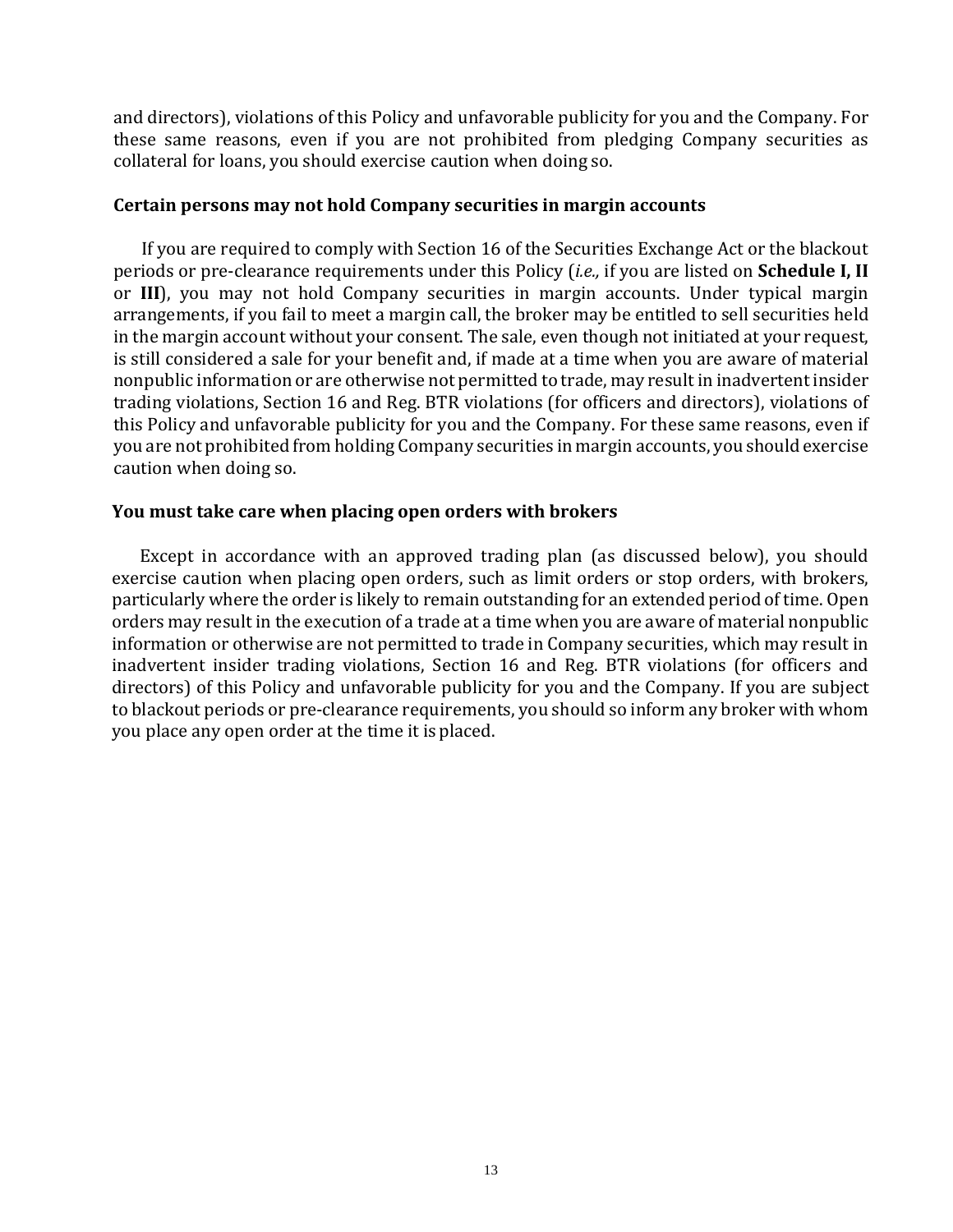#### **LIMITED EXCEPTIONS**

<span id="page-17-0"></span>The following are certain limited exceptions to the restrictions imposed by the Company under this Policy. Please be aware that even if a transaction is subject to an exception to this Policy, you will need to separately assess whether the transaction complies with applicable law. For example, even if a transaction is indicated as exempt from this Policy, you may need to comply with the "short-swing" trading restrictions under Section 16 of the Exchange Act, to the extent applicable. You are responsible for complying with applicable law(s) at all times.

#### <span id="page-17-1"></span>**Transactions pursuant to a trading plan that complies with SEC rules**

The SEC has enacted rules that provide an affirmative defense against alleged violations of U.S. federal insider trading laws for transactions pursuant to trading plans that meet certain requirements. In general, these rules, as set forth in Rule 10b5-1 under the Securities Exchange Act, provide for an affirmative defense if you enter into a contract, provide instructions or adopt a written plan for trading securities when you are not aware of material nonpublic information. The contract, instructions or plan must (i) specify the amount, price and date of the transaction, (ii) specify an objective method for determining the amount, price and date of the transaction and/or (iii) place any subsequent discretion for determining the amount, price and date of the transaction in another person who is not, at the time of the transaction, aware of material nonpublic information.

Transactions made pursuant to a written trading plan that (i) complies with the affirmative defense set forth in Rule 10b5-1 and (ii) is approved by the General Counsel, are not subject to the restrictions in this Policy against trades made while aware of material nonpublic information or to the pre-clearance procedures or blackout periods established under this Policy. In approving a trading plan, the General Counsel may, in furtherance of the objectives expressed in this Policy, impose criteria in addition to those set forth in Rule 10b5-1. You should therefore confer with the General Counsel prior to entering into any trading plan.

The SEC rules regarding trading plans are complex and must be complied with completely to be effective. The description provided above is only a summary, and the Company strongly advises that you consult with your legal advisor if you intend to adopt a trading plan. While trading plans are subject to review and approval by the Company, the individual adopting the trading plan is ultimately responsible for compliance with Rule 10b5-1 and ensuring that the trading plan complies with thisPolicy.

Trading plans must be filed with the General Counsel and must be accompanied with an executed certificate stating that the trading plan complies with Rule 10b5-1 and any other criteria established by the Company. The Company may publicly disclose information regarding trading plans that you may enter.

# **Trading restrictions under this Policy generally do not apply to receipt and vesting of stock options, restricted stock and stock appreciation rights**

The trading restrictions under this Policy do not apply to the acceptance or purchase of stock options, restricted stock or stock appreciation rights issued or offered by the Company. The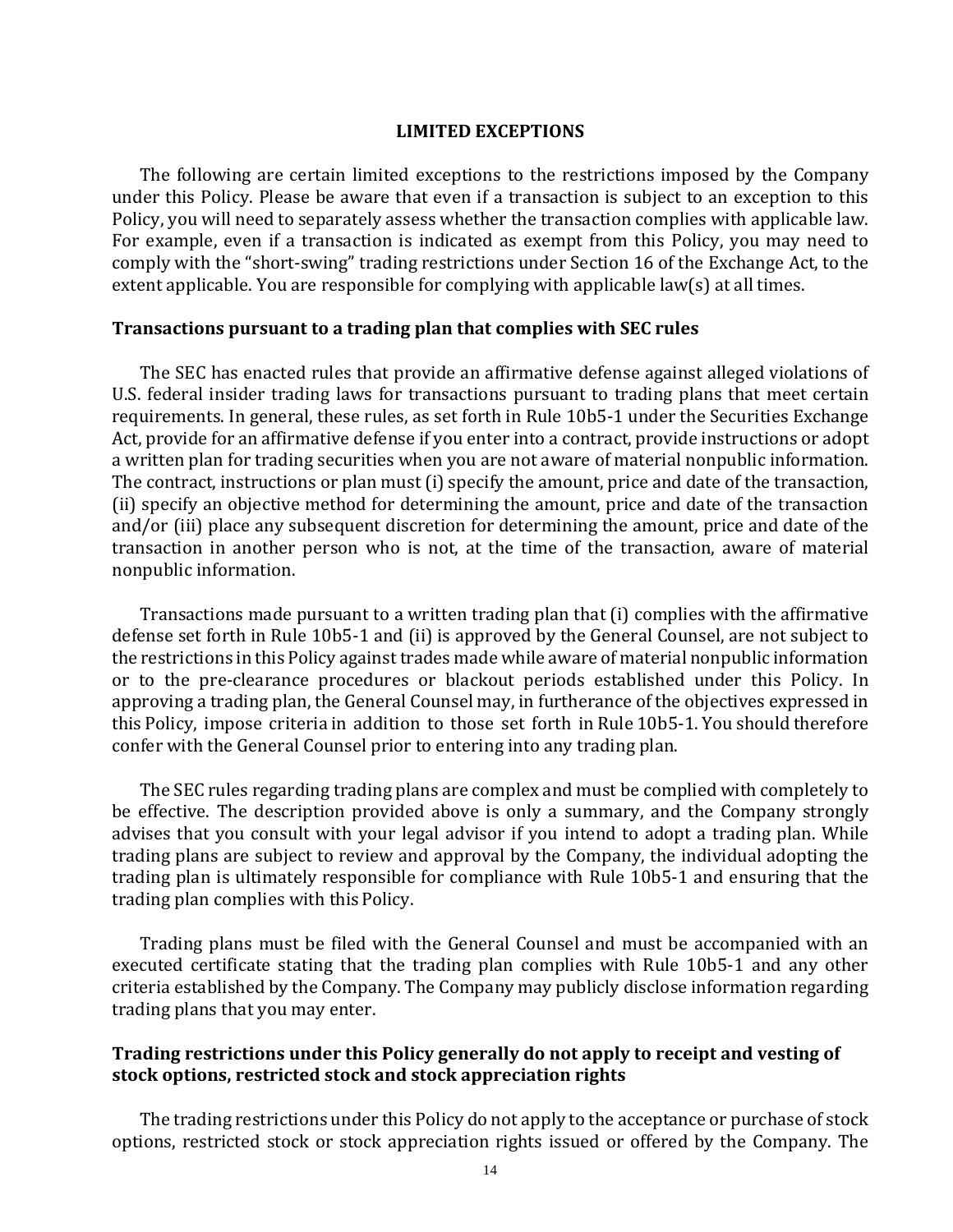trading restrictions under this Policy also do not apply to the vesting, cancellation or forfeiture of stock options, restricted stock or stock appreciation rights in accordance with applicable plans and agreements.

# **Trading restrictions under this Policy generally do not apply to exercise of stock options for cash**

The trading restrictions under this Policy do not apply to the exercise of stock options for cash under the Company's stock option plans. Likewise, the trading restrictions under this Policy do not apply to the exercise of stock options in a stock-for-stock exercise with the Company or an election to have the Company withhold securities to cover tax obligations in connection with an option exercise. However, the trading restrictions under this Policy do apply to (i) the sale of any securities issued upon the exercise of a stock option, (ii) a cashless exercise of a stock option through a broker, since this involves selling a portion of the underlying shares to cover the costs of exercise, and (iii) any other market sale for the purpose of generating the cash needed to pay the exercise price of an option.

# <span id="page-18-0"></span>**Trading restrictions generally do not apply to purchases from the employee stock purchase plan**

The trading restrictions in this Policy do not apply to elections with respect to participation in the Company's employee stock purchase plan or to purchases of securities under the plan. However, the trading restrictions do apply to any subsequent sales of any such securities.

### **Trading restrictions do not apply to certain 401(k) plan transactions**

The trading restrictions in this Policy do not apply to purchases of Company stock in the 401(k) plan resulting from periodic contributions to the plan based on your payroll contribution election. The trading restrictions do apply, however, to elections you make under the 401(k) plan to (i) increase or decrease the percentage of your contributions that will be allocated to a Company stock fund, (ii) move balances into or out of a Company stock fund, (iii) borrow money against your 401(k) plan account if the loan will result in liquidation of some or all of your Company stock fund balance, and (iv) pre-pay a plan loan if the pre-payment will result in the allocation of loan proceeds to a Company stock fund.

# **Trading restrictions generally do not apply to stock splits, stock dividends and similar transactions**

The trading restrictions under this Policy do not apply to a change in the number of securities held as a result of a stock split or stock dividend applying equally to all securities of a class, or similar transactions.

### **Trading restrictions generally do not apply to** *bona fide* **gifts and inheritance**

The trading restrictions under this Policy do not apply to *bona fide* gifts involving Company securities or transfers by will or the laws of descent and distribution.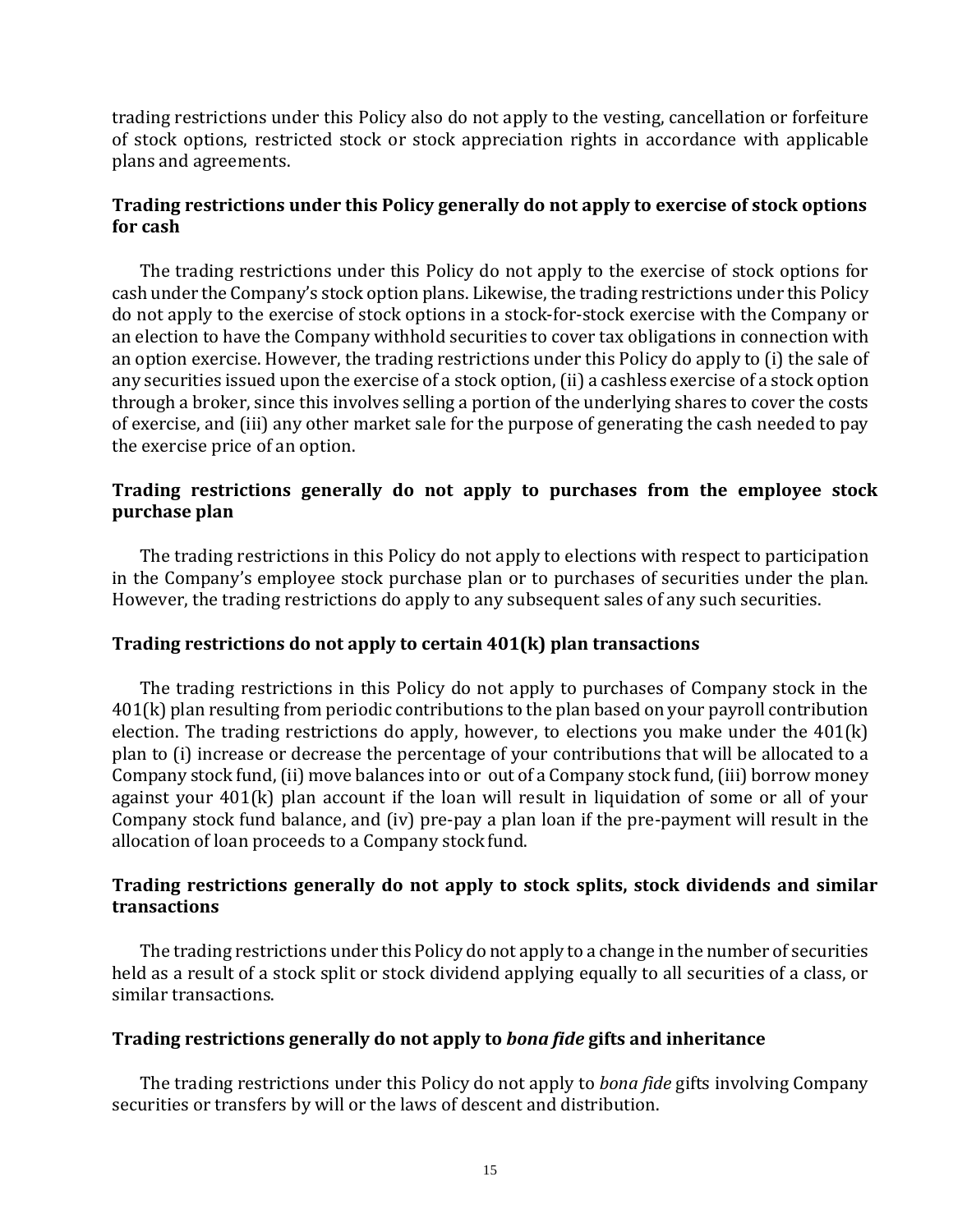### **Trading restrictions generally do not apply to change in form of ownership**

Transactions that involve merely a change in the form in which you own securities are permissible. For example, you may transfer shares to an *inter vivos* trust of which you are the sole beneficiary during your lifetime.

### **Other exceptions**

Any other exception from this Policy must be approved by the General Counsel, in consultation with the Chief Financial Officer; provided, however, that any such other exception granted with respect to a transaction involving the General Counsel or the Chief Financial Officer must be approved by the Chief Executive Officer.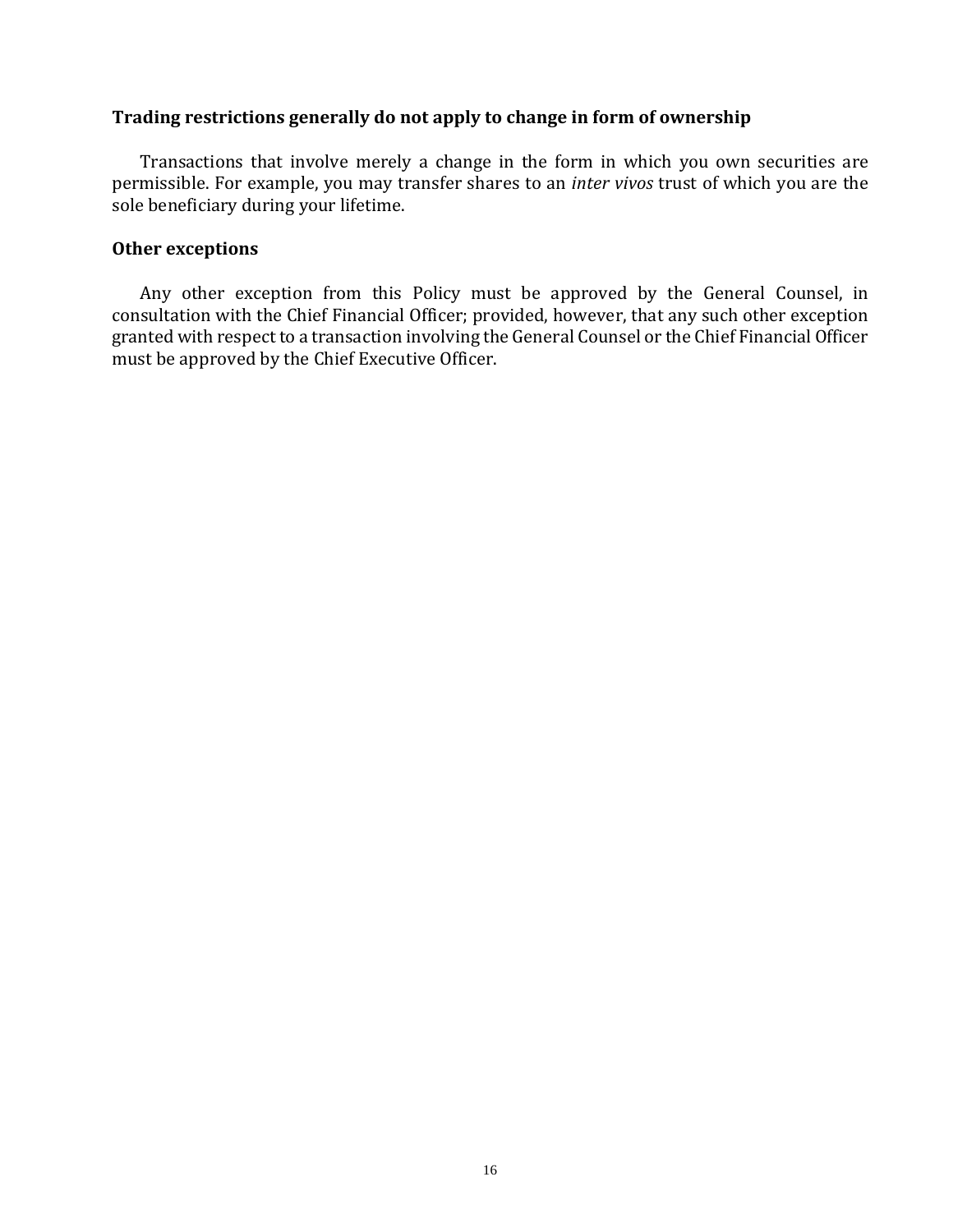### **COMPLIANCE WITH SECTION 16 OF THE SECURITIES EXCHANGE ACT**

# **Directors, officers, major shareholders and certain other persons have additional obligations under Section 16**

Section 16 of the Securities Exchange Act of 1934, and the related rules and regulations, set forth (i) reporting obligations, (ii) limitations on "short-swing" transactions and (iii) limitations on short sales and other transactions applicable to directors, officers, large shareholders and certain other persons. The Company has provided, or will provide, memoranda and other materials addressing these matters.

The General Counsel shall maintain a list of persons who are required to comply with Section 16 of the Securities Exchange Act of 1934, and the related rules and regulations, because of those persons' respective positions with the Company. The General Counsel may amend this list from time to time as appropriate to reflect the election of new officers or directors, any change in the responsibilities of officers or other employees and any promotions, demotions, resignations or departures.

This list is not necessarily an exhaustive list of persons subject to Section 16 requirements at any given time. Even if you are not on the list, you may be subject to Section 16 reporting obligations because of your shareholdings, for example.

### **Notification requirements to facilitate Section 16 reporting**

To facilitate timely reporting of transactions pursuant to Section 16 requirements, each person subject to Section 16 reporting requirements must provide, or must ensure that his or her broker provides, the Company with detailed information (*e.g.,* trade date, number of shares, exact price, *etc.*) regarding his or her transactions involving the Company's securities, including gifts, transfers, pledges and transactions pursuant to a trading plan, both prior to (to confirm compliance with pre-clearance procedures, if applicable) and promptly following execution.

### **Personal responsibility**

The obligation to file Section 16 reports, and to otherwise comply with Section 16, is personal. While the Company may facilitate the filing of such reports in certain instances, the Company is not responsible for the failure to comply with Section 16 requirements.